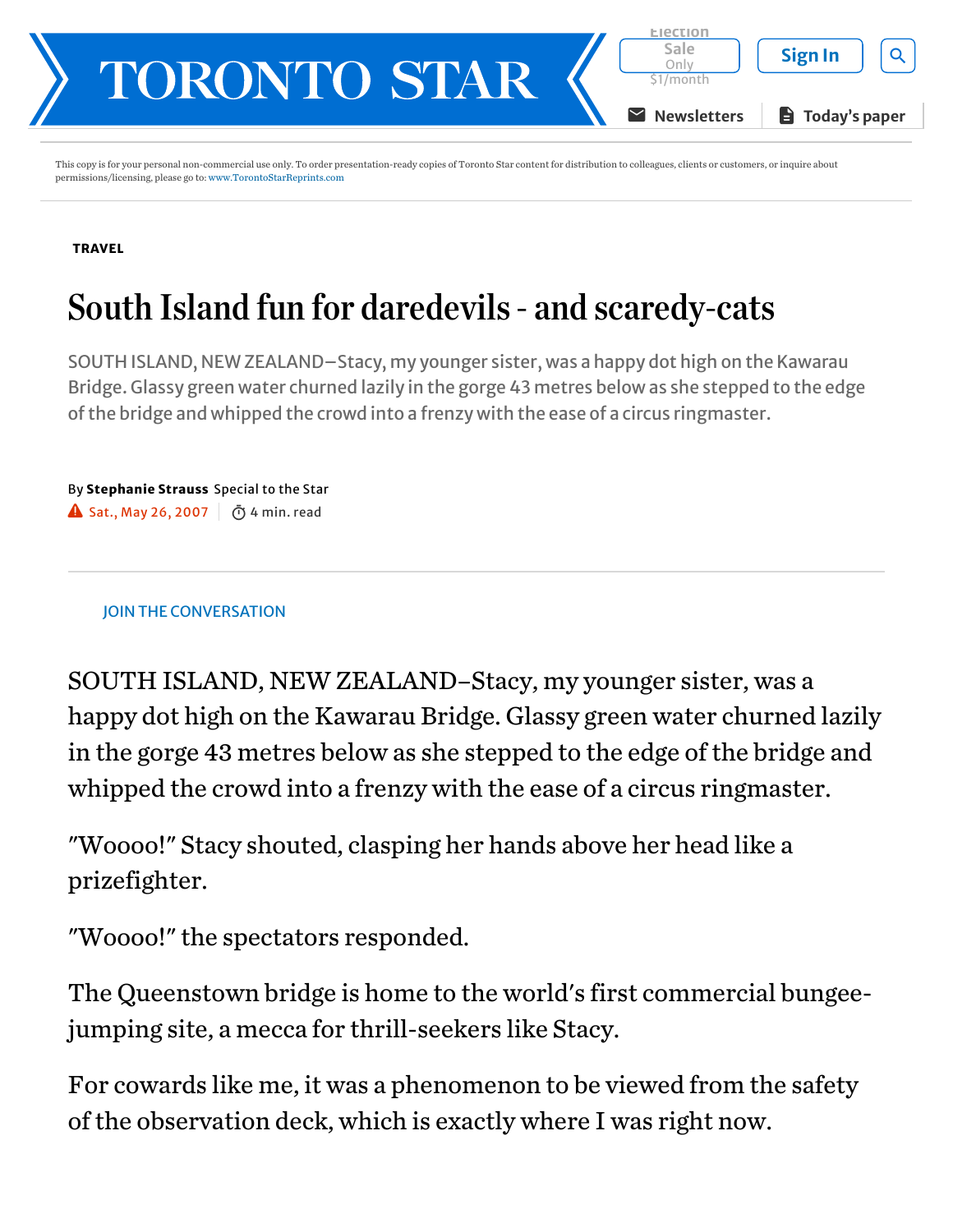Next to me, my mother happily waved up at her other daughter, the fearless one.

Stacy's attitude and mine were night-and-day when it came to what constituted "fun" on vacation. Fortunately, we stumbled upon a destination suited for both the adrenalin junkie and the faint-of-heart: New Zealand's South Island.

"I love you, Mom!" Stacy said, drawing laughs from the onlookers below. Then in one fluid movement, she leaped, headfirst.

She was always a wild child. I was less prepared for the outdoorsy free spirit of New Zealand's inhabitants, the Kiwis. The appearance of Steve Hale should have tipped me off when he met us at tiny Christchurch International Airport.

Steve has a red Mohawk. Steve has blue tattoos crawling across his huge arms.

Steve is a jolly ex-rugby player and ex-primary school teacher with a daughter named Ella and a son named Boston who lived across Cook Strait on the North Island.

Steve owns Red Beard's Tiki Tours and would be our driver for the next two weeks, hired to herd us over mountain passes and prevent us from cruising down the wrong side of the road.

The first thing Steve tried to do was teach us about rugby, New Zealand's national pastime.

We sat at a booth in a popular chain restaurant, drinking house-brewed ale while he explained a complicated play-by-play of the game on TV. All I learned about rugby was: a) it involved a football-shaped ball, and b) lots of young men fiercely clobbered each other to get possession of said ball.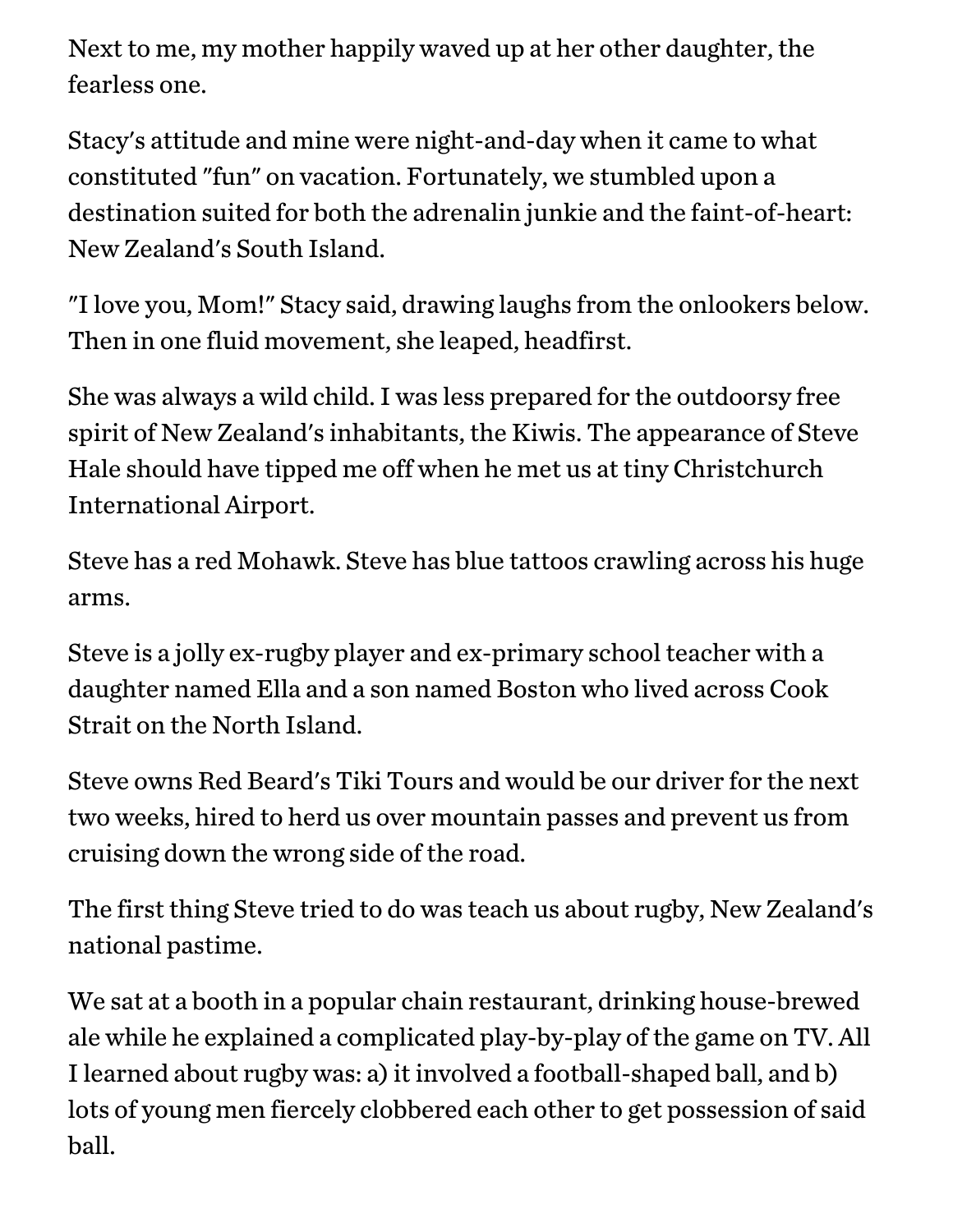I didn't understand.

"I don't understand," I told Steve.

"That's okay," he said, and launched into a different story about a rugby website.

Christchurch was beautiful, harmless in its quaint steeples and pleasant green parks. We strolled past punters gliding on the chocolate-coloured Avon River and students on their lunch breaks in long charcoal blazers and ties.

We bypassed the plump, centuries-old oak trees for a farm 40 kilometres outside the city. Karen Martin, one of the owners, greeted us at the door with a smile and her husband, Daryl, jovially slapped Steve on the back and offered to show him the Harley in the garage. The three of them chatted like they had known each other for years.

Why are New Zealanders perpetually happy? I chalked it up to other unanswerable questions like, "What is the meaning of life?" or "Why isn't phonetic spelled the way it sounds?"

The kids, Hannah and Paul, were accustomed to guests at their house. Paul challenged me to a sing-off on his karaoke machine and Hannah showed us a fluffy chick cheeping weakly in a shoebox. Hannah had rescued it from a mud puddle, but despite her best efforts with towels and heating lamps, it would die overnight. Outside, peacocks paraded in the dusty road and ostriches with dinosaur-like talons scratched in their pen.

Stacy sighed. Christchurch was boring and she wanted to leave now.

We left, destined for the glacier in the small hamlet of Franz Josef. Franz Josef Glacier is visible from every point in town. We brazenly ducked under the metal chain on the trail, ignoring a sign that warned against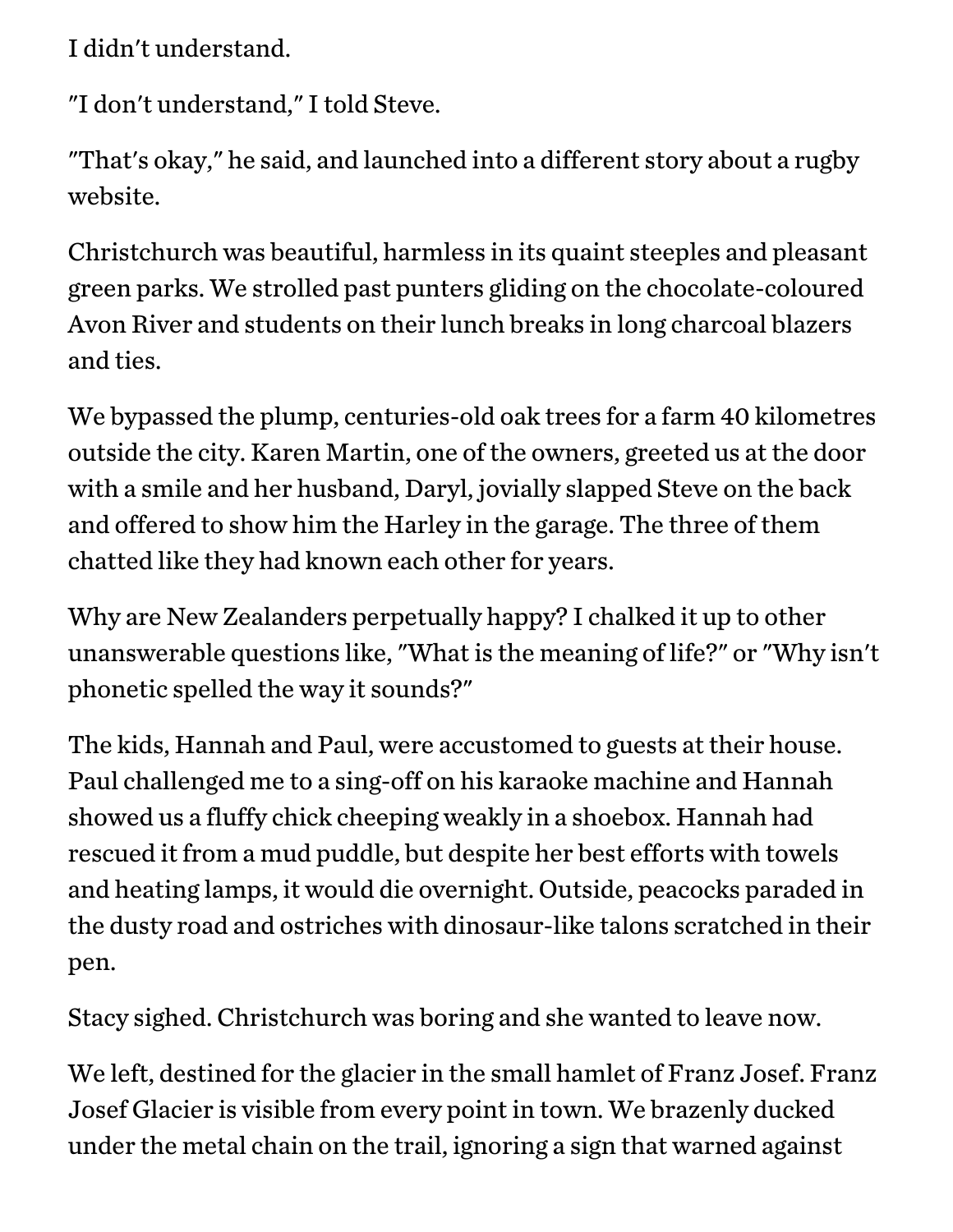going further without a guide.

Under a marble-blue sky, we navigated an expansive plain of large, chalky rocks covered in brick-red algae. Finally we arrived and stared at the massive glacier. Stacy turned to me and grinned. "Now this is more like it."

Fortified with a sudden bravery, I climbed a boulder to get a closer look. My finger traced the dirt in the thousand-year-old ice.

"Hey," said a guide from a neighbouring tour. "Don't be dangerous. That piece just fell last night." A chunk of ice dramatically tumbled on cue, and I scrambled down.

He called me dangerous!

Days later, we disembarked a boat at the remarkable Te Anau Glowworm Caves.

I fought off eager mosquitoes and ducked into the cave, hunching over to avoid the low ceiling and trying to not trip on the metal grate walkway in my flip-flops.

The tour group filed past rock formations and dripping walls for 20 minutes before halting at a rowboat and a small underground pond.

Although glow-worms shine to attract prey, they're frightened of bright lights and loud noises. Our guide hushed us and extinguished the lamps on the walls, keeping only a small electric lantern lit as he ushered the group into the boat.

An inky blackness spread, so dark I couldn't even see my hands. Gradually, millions of glow-worm clusters bloomed before my eyes as the boat made circles around the grotto, the weak green pinpoints of light reflecting dimly in the water.